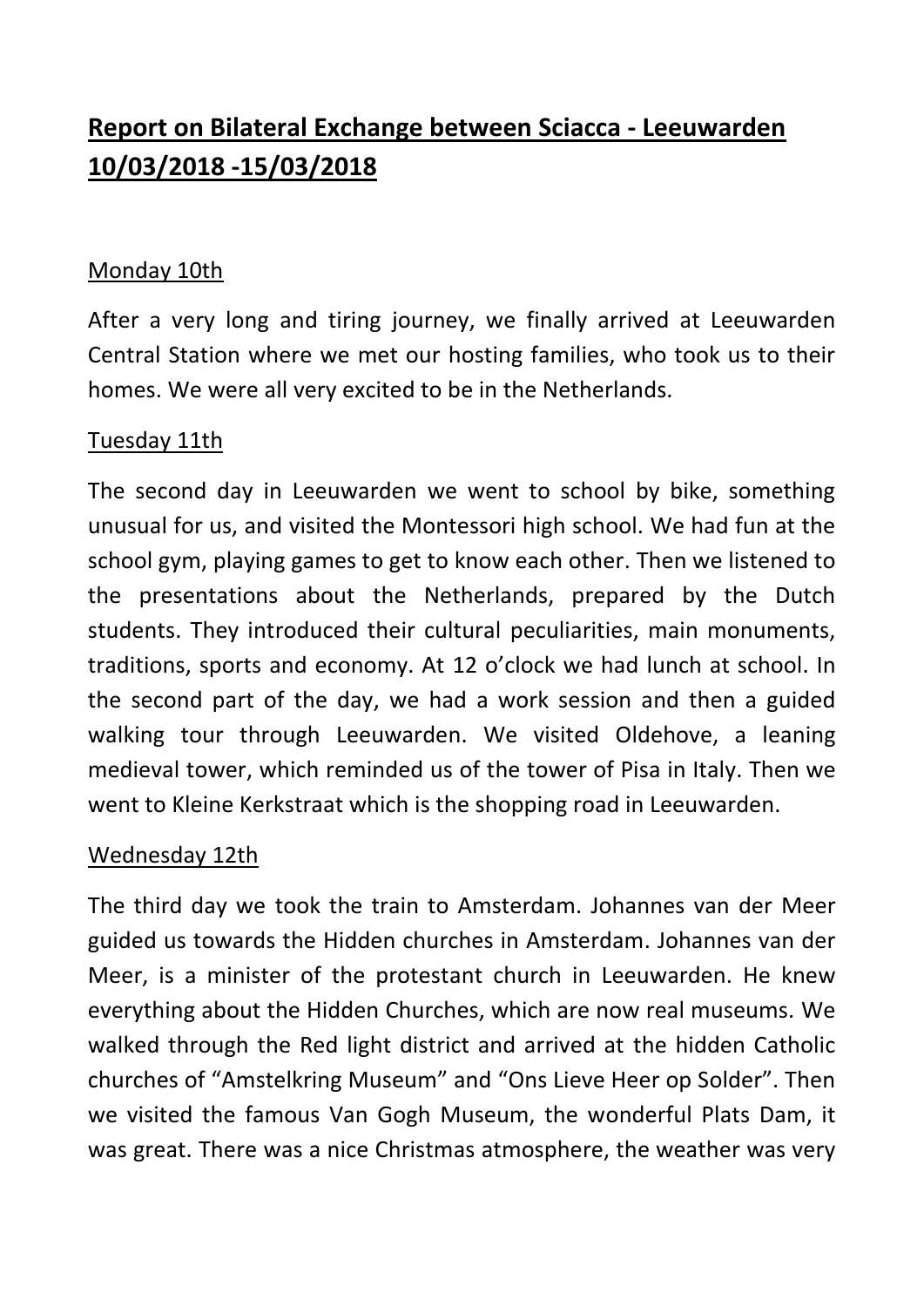cold, but also very enjoyable. We also had free time and a lot of fun shopping at the Hard Rock Café. We turned back to Leeuwarden by train.

## Thursday 13th

The fourth day was the most important day of the week project because we faced the question concerning the LGBTs (Lesbian, Gay, Bisexual and Transgender). We met the COC Netherlands that strives for the discrimination of sexual orientation, gender identity, equal rights, emancipation and social acceptance of LGBT's in the Netherlands. The workshop was very interesting because we had the opportunity to learn how painful it could be when someone discriminates you. COC is one of the few LGBT organizations that has a special consultative status with the United Nations. Then we had lunch at school and after lunch we went ice skating at FEC, where we had lots of fun since it was our first time ice skating. At the beginning we weren't very good, but after a few funny falling downs, we skated pretty well. We had dinner all together at a restaurant and we ate so much.

## Friday 14th

The fifth day we had a work session at school. In small groups we analysed the survey results that we had done before at our hometown. We focussed on cultural similarities and differences between our country and Leeuwarden. Then we visited the Frisian Museum, in particular the Rembrandt exhibitions. During the tour, the guide proposed to draw on a paper a Rembrandt's painting. Back to school, after lunch, we created a drawing on a ceramic tile.

## Saturday 15th

The last day, we left very early, at 6.00 am, all our hosting families took us to the Central Station of Leeuwarden, it was a sad moment and we were all very moved when it was time to say goodbye. We took the train to Schiphol airport, from where we flew to Milan first and then to Palermo.